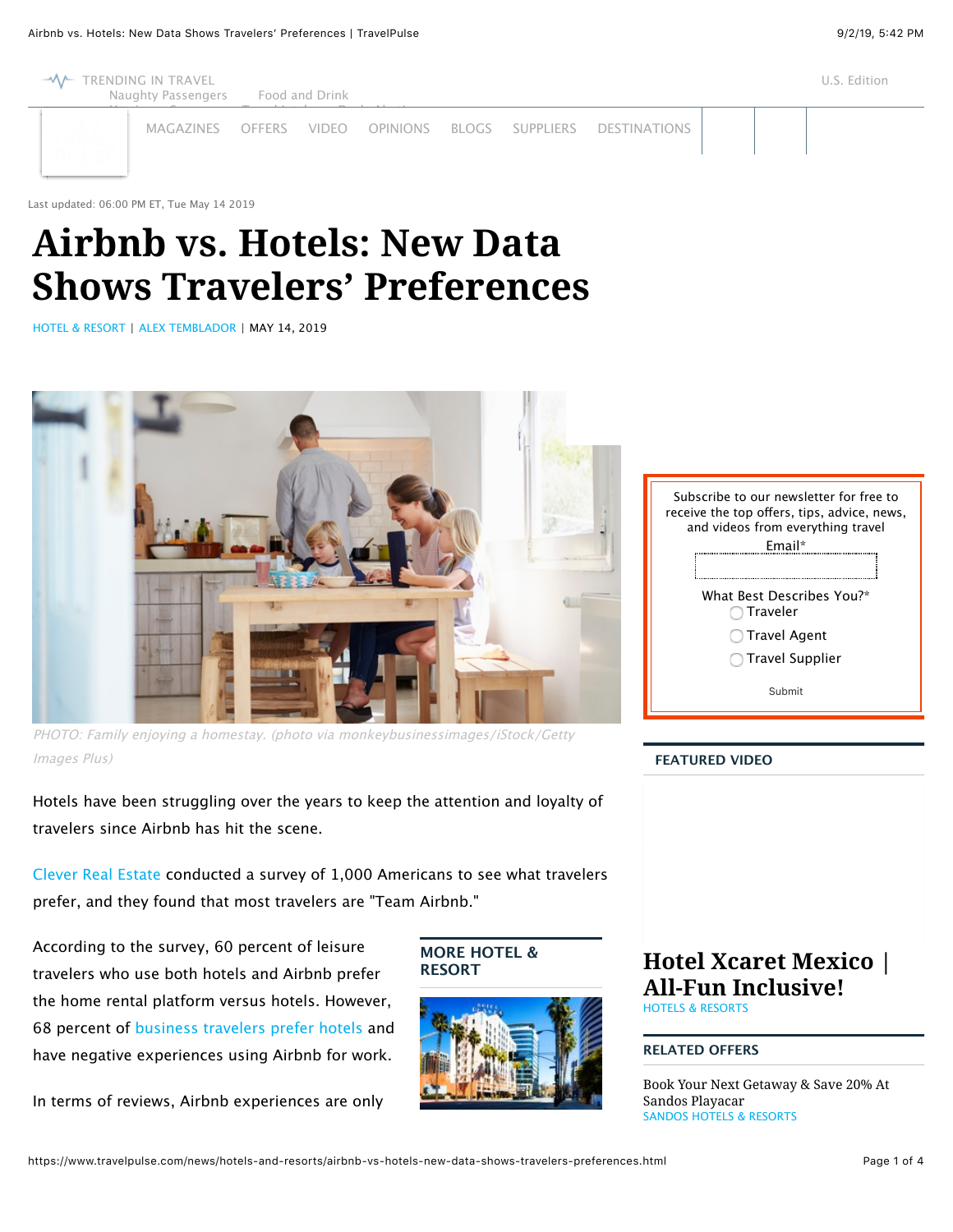slightly more positive with an average of 4.3 stars for home rental properties versus 4.2 stars for hotels. So while travelers are satisfied with both Airbnb and hotels on a similar level, many seem to choose Airbnb for the price, access to home amenities and the local, authentic experience they provide.

Perhaps surprising then is that 53 percent said that they have privacy concerns with vacation [rentals, with 58 percent concerned primarily about](https://www.travelpulse.com/news/destinations/airbnb-under-fire-after-family-finds-hidden-camera.html) hidden cameras. Seven percent of those surveyed had found a hidden camera in their unit, and yet only 12 percent believe Airbnb rentals are uncomfortable and 10 percent see them as unsafe.

**Las Vegas**



**Reinvention of the Crowne Plaza...**

Despite hidden camera fears, most travelers still have a positive outlook on Airbnb. Seventy-one percent see it as a positive route in terms of global tourism.

Airbnb isn't just gaining in popularity for travelers but for homeowners as well. Fifty-four percent of homeowners said they would consider renting out their homes as 82 percent believe it's a good way to make money from their property.

Still, there is hope for hotels. [Marriott's Home & Villas luxury rental service](https://www.travelpulse.com/news/hotels-and-resorts/marriott-international-expands-homesharing-pilot.html) is becoming more widely-known among travelers. Half of all luxury travelers have heard of this new service and like that it is integrated into Marriott's reward program.

**For more information on** [UNITED STATES](https://www.travelpulse.com/destinations/north-america/united-states.html) **For more** [HOTEL & RESORT NEWS](https://www.travelpulse.com/news/hotels-and-resorts)

MORE BY [ALEX TEMBLADOR](https://www.travelpulse.com/bio/alex-temblador)



- [A Walking Tour Through New Orleans' Historic Storyville District](https://www.travelpulse.com/news/tour-operators/a-walking-tour-through-new-orleans-historic-storyville-district.html)
- [Condado Vanderbilt Hotel: 100 Years of Luxurious Legacy in Puerto Rico](https://www.travelpulse.com/news/hotels-and-resorts/condado-vanderbilt-hotel-100-years-of-luxurious-legacy-in-puerto-rico.html)

### [Fall Entertainment at The](https://www.travelpulse.com/news/hotels-and-resorts/fall-entertainment-at-the-cosmopolitan-of-las-vegas.html)

#### **10 Cities Where Booking a Hotel is [Cheaper Than Airbnb](https://www.travelpulse.com/gallery/hotels-and-resorts/10-cities-where-booking-a-hotel-is-cheaper-than-airbnb.html)**



**[Fall Entertainment at](https://www.travelpulse.com/news/hotels-and-resorts/fall-entertainment-at-the-cosmopolitan-of-las-vegas.html) The Cosmopolitan of**



**[Experience the Global](https://www.travelpulse.com/news/hotels-and-resorts/experience-the-global-reinvention-of-the-crowne-plaza-brand-in-atlanta.html)**





[CANCUN ALL INCLUSIVE](https://www.travelpulse.com/deals/hotels-and-resorts/cancun-all-inclusive-deals.html) DEALS [SANDOS HOTELS & RESORTS](https://www.travelpulse.com/suppliers/hotels-and-resorts/sandos-hotels-resorts.html)



[Hotel Xcaret Mexico: The](https://www.travelpulse.com/deals/hotels-and-resorts/hotel-xcaret-mexico-the-best-of-mexico-all-included.html) Best of Mexico All Included! [HOTEL XCARET MEXICO](https://www.travelpulse.com/suppliers/hotels-and-resorts/hotel-xcaret-mexico.html)

### **LATEST OPINIONS AND BLOGS**

**Discover [Guanacaste With](https://www.travelpulse.com/opinions/blog/discover-guanacaste-with-riu.html) RIU**



[RIU HOTELS & RESORTS BLOG](https://www.travelpulse.com/bio/riu-hotels-resorts-blog)

# **Agent to Agent: [Dealing With Pets](https://www.travelpulse.com/opinions/column/agent-to-agent-dealing-with-pets-during-travel.html) During Travel** [TAMMY LEVENT](https://www.travelpulse.com/bio/tammy-levent)



# **[A Beach Vacation at](https://www.travelpulse.com/opinions/blog/a-beach-vacation-at-its-finest.html) Its Finest** [THE EXCELLENCE COLLECTION](https://www.travelpulse.com/bio/the-excellence-collection)

### **MOST READ**

- <sup>1</sup> [30 Safest Places to Travel in 2019](https://www.travelpulse.com/news/destinations/30-safest-places-to-travel-in-2019.html) DESTINATION & TOURISM
- <sup>2</sup> [25 Cheap Weekend Getaways in the](https://www.travelpulse.com/news/destinations/25-cheap-weekend-getaways-in-the-us.html) US
	- DESTINATION & TOURISM
- <sup>3</sup> [How Disney World's Star Wars:](https://www.travelpulse.com/news/entertainment/how-disney-worlds-star-wars-galaxys-edge-compares-to-disneylands-version.html) Galaxy's Edge Compares to Disneyland's Version ENTERTAINMENT
- <sup>4</sup> [Baker's Cay Resort: A Slice of Key](https://www.travelpulse.com/news/hotels-and-resorts/bakers-cay-resort-a-slice-of-key-largo-paradise.html) Largo Paradise HOTEL & RESORT
- <sup>5</sup> Recapping the US State [Department's August Travel](https://www.travelpulse.com/news/impacting-travel/recapping-the-us-state-departments-august-travel-advisories.html) Advisories IMPACTING TRAVEL